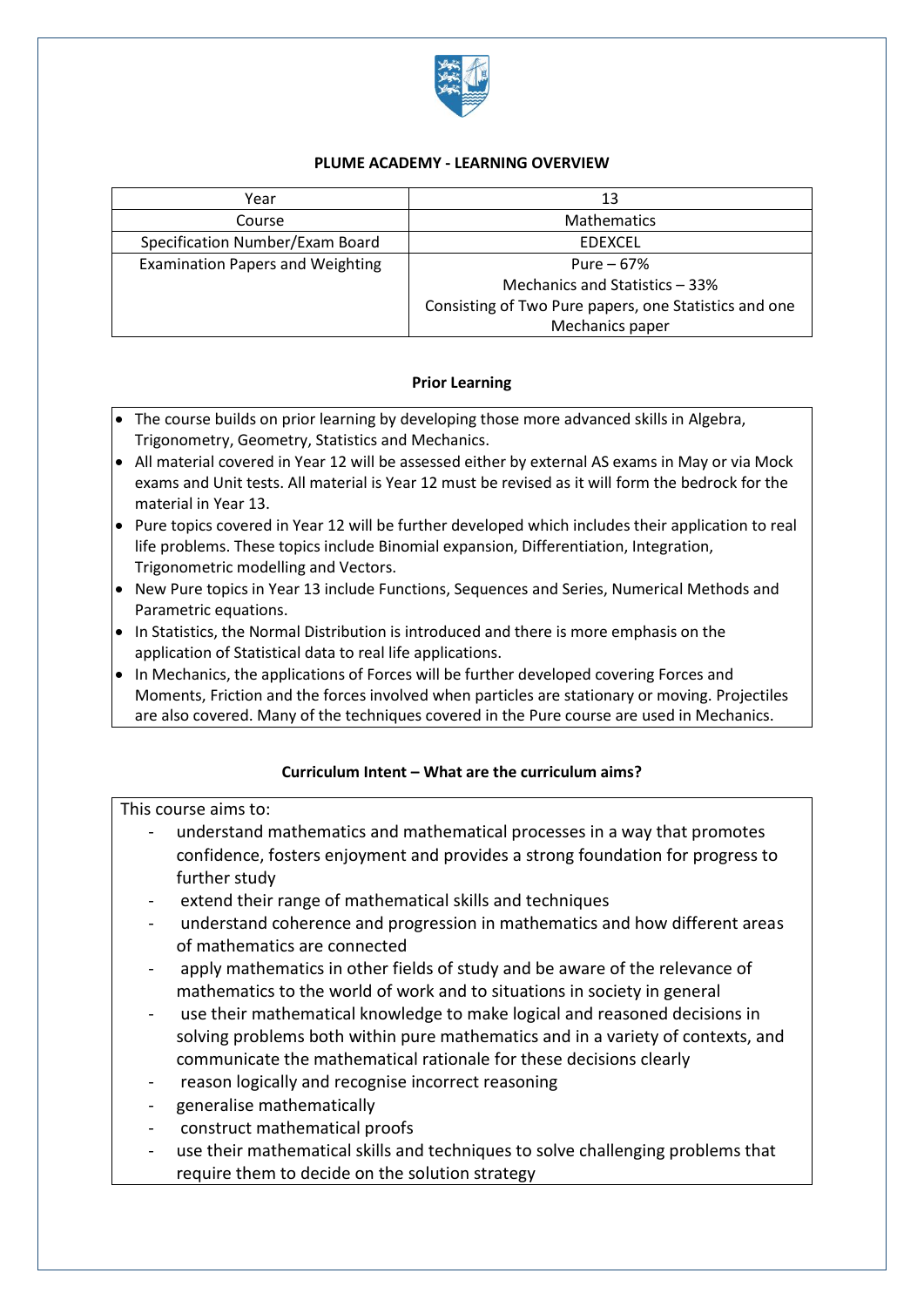

- recognise when mathematics can be used to analyse and solve a problem in context
- represent situations mathematically and understand the relationship between problems in context and mathematical models that may be applied to solve them
- draw diagrams and sketch graphs to help explore mathematical situations and interpret solutions
- make deductions and inferences and draw conclusions by using mathematical reasoning
- interpret solutions and communicate their interpretation effectively in the context of the problem
- read and comprehend mathematical arguments, including justifications of methods and formulae, and communicate their understanding
- read and comprehend articles concerning applications of mathematics and communicate their understanding
- use technology such as calculators and computers effectively and recognise when their use may be inappropriate
- take increasing responsibility for their own learning and the evaluation of their own mathematical development.

| Term 1 | Half Term 1 | 5. Radians 6. Trigonometric functions 7. Trigonometry and         |
|--------|-------------|-------------------------------------------------------------------|
|        |             | modelling 9. Differentiation                                      |
|        | Half Term 2 | 8. Parametric equations 3. Sequences and series 10. Numerical     |
|        |             | Methods 11. Integration                                           |
| Term 2 | Half Term 3 | 12. Vectors                                                       |
|        |             | Statistics - 1. Regression, Correlation and Hypothesis testing 2. |
|        |             | Conditional probability 3. The Normal Distribution                |
|        | Half Term 4 | Mechanics - 4. Moments 5. Forces and Friction 6.                  |
|        |             | Projectiles 7. Applications of Forces 8. Further                  |
|        |             | Kinematics                                                        |
| Term 3 | Half Term 5 | Revision and Exam preparation for A level exams.                  |
|        | Half Term 6 |                                                                   |

## **Curriculum Implementation – What will my child will be learning?**

#### **Curriculum Impact – How will my child be assessed and receive feedback?**

*Brief notes on how work will be assessed* Unit tests and practice papers by topic and practice exam papers are used.